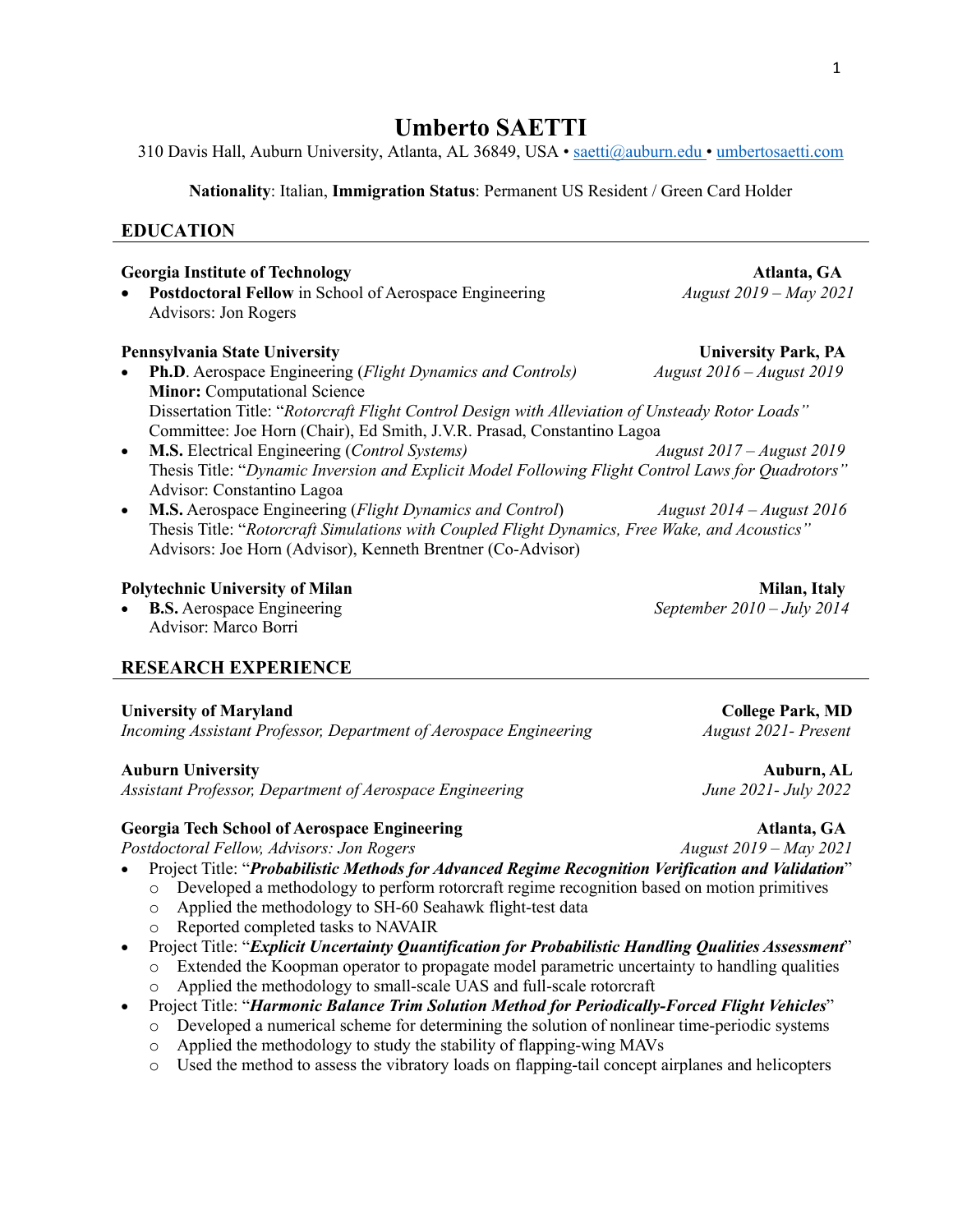- Project Title: "*Flare Control Law using Tau Theory and Dynamic Inversion for Autonomous Helicopter Autorotation*"
	- o Developed advanced trajectory generation and flight control laws for autonomous autorotation
	- o Performed research as part of the Georgia Tech Vertical Lift Research Center of Excellence (VLRCOE)

### **NASA Ames, U.S. Army Aviation Development Directorate (ADD) Moffett Field, CA**

*Visiting Scholar, Advisors: Mark Tischler, Tom Berger December 2018*

- Project Title: "*Identification of Linear Time-Periodic Systems from Rotorcraft Flight Test Data*"
	- o Developed a methodology to identify linear time-periodic systems from rotorcraft flight test data
	- o Implemented the methodology in CIFER, extending software capabilities
	- o Successfully applied the methodology to RASCAL JUH-60 flight test data

#### **Penn State Vertical Lift Research Center of Excellence (VLRCOE) University Park, PA**

*Ph.D. Candidate, Graduate Research Assistant August 2016 – August 2019* 

- Project Title: "*Load Alleviation Control Design Using High Order Dynamic Models*"
	- o Developed load alleviation flight control laws for conventional and compound rotorcraft
	- o Integrated flight control laws in real-time piloted simulations
	- o Assessed the impact of load alleviation control on rotorcraft handling qualities
	- o Reported completed tasks to the U.S. Army ADD
- Project Title: "*Design of Dynamic Inversion and Explicit Model Following Control Laws for Quadrotor Inner and Outer Loops*"
	- o Performed system identification and advanced flight control design on quadrotor UAS Reported completed tasks to the U.S. Army ADD
- Project Title: "*Performance and Design Optimization of the F-Helix eVTOL Concept*"
	- o Performed basic configuration analysis and optimization
	- o Studied the aeromechanical stability of the rotor system Developed a mathematical model of the aircraft in MATLAB/Simulink
	- o Synthesized and integrated a partial authority Stability and Control Augmentation System (SCAS)

## **Penn State Vertical Lift Research Center of Excellence (VLRCOE) University Park, PA**

*M.S. Candidate, Graduate Research Assistant January 2015 – August 2016*

# • Project Title: "*Rotorcraft Noise Abatement Operating Conditions Modeling*"

- o Advanced Dynamic Inversion control laws for a Bell 430
- o Developed helicopter simulations with coupled flight dynamics, free wake, and acoustics
- o Designed a noise abatement tool for customers' use
- o Reported results to the Federal Aviation Administration (FAA) through the Aviation Sustainability Center of Excellence (ASCENT)

#### **Milan Polytechnic Skyward Experimental Rocketry Milan Milan, Italy** Milan, Italy

*Flight Dynamics & Control Lead*  $\frac{A}{2012} - \frac{July \cdot 2012 - July \cdot 2014}{Juy \cdot 2014}$ 

• Project Title: "*Modeling and Simulation of the Rocksanne I-X Missile*"

- o Determined the stability and control derivatives (Missile DATCOM)
- o Developed 6 DoF nonlinear simulations for stability analysis
- o Incorporated Monte Carlo Dispersions for trajectory and landing point prediction analysis
- o Launched the first successful university designed Italian rocket in November, 2013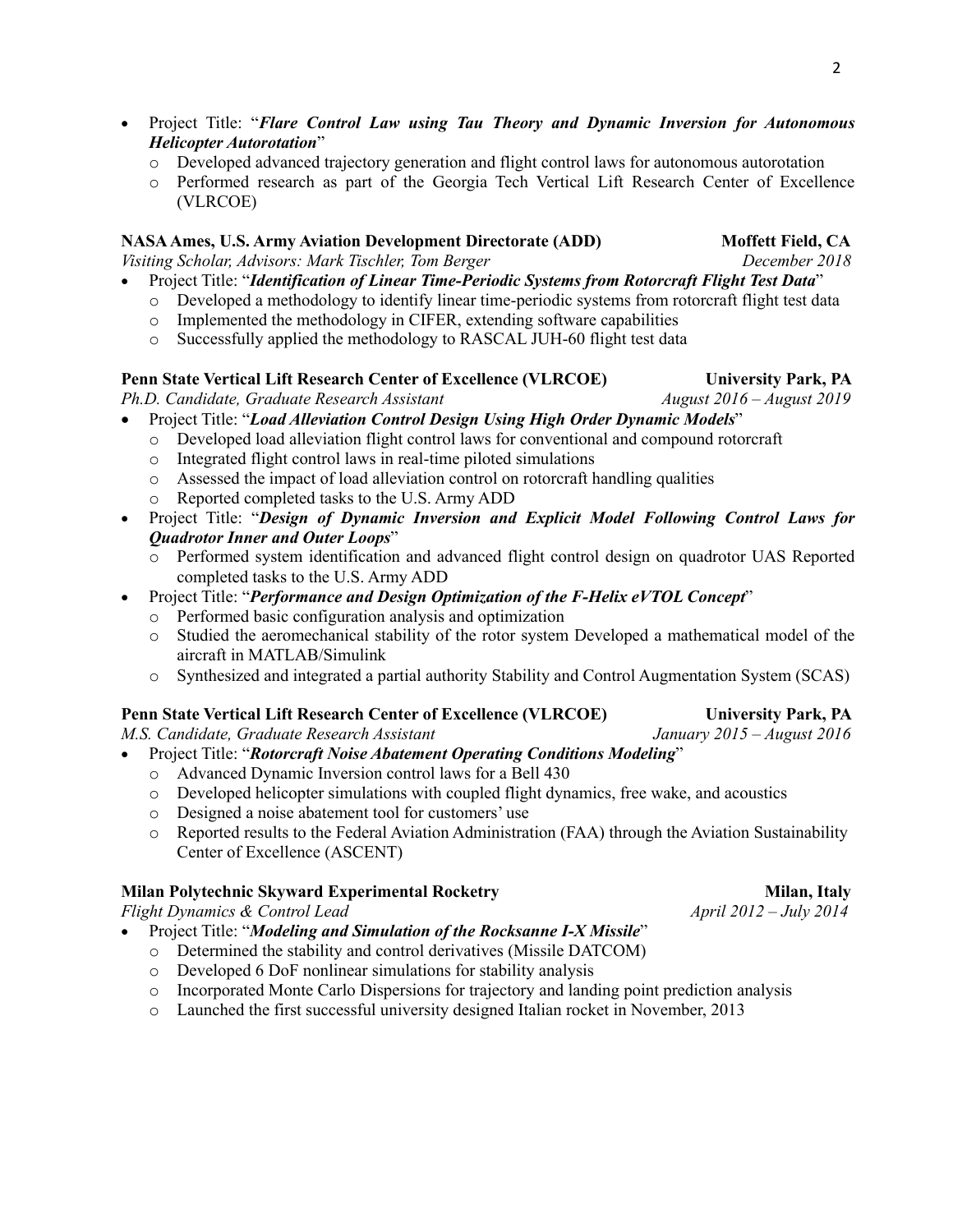*Software Engineer Intern* 

- Project Title: "*Aeronautical Systems - Guidance and Control*"
	- o Developed and lectured a project-based short course in collaboration with Polytechnic University of Milan and Skyward Experimental Rocketry
	- o Developed software to interface MATLAB/Simulink with Arduino
	- o Integrated simple flight control laws on a small-scale airship
	- o Managed data acquisition from sensors to increase product capability

# **AWARDS**

- **Office of Naval Research (ONR) Young Investigator Program (YIP) Award**, Jan 2022.
- **Barnes McCormick Memorial Scholarship**, Vertical Flight Foundation, May 2019. Awarded for outstanding research as a Ph.D. Candidate in the vertical flight field.

# **PUBLICATIONS** (Manuscript under Review \*, Manuscript in Preparation \*\*)

# **Journal Papers**

- 1. **Saetti U**., and Rogers, J.D., "*Harmonic Decomposition Models of Flapping-Wing Flight for Stability Analysis and Control Design,*" Journal of Guidance, Control, and Dynamics, Article in Advance, Mar 2022. DOI: 10.2514/1.G006447.
- 2. **Saetti U.**, Enciu, J., and Horn J.F., "*Flight Dynamics and Control of an eVTOL Concept Aircraft with a Propeller-Driven Rotor,*" Journal of the American Helicopter Society, Article in Advance, Mar 2022. DOI: 10.4050/JAHS.67.032012.
- 3. **Saetti U.**, Lovera M., "*Time-Periodic and High-Order Time-Invariant Linearized Models of Rotorcraft: A Survey,*" Journal of the American Helicopter Society, Vol. 67, No. 1, Jan 2022, DOI: 10.4050/JAHS.67.012008.
- 4. Musso D., **Saetti U.**, and Rogers J. D., "*Probabilistic Fatigue Damage Estimation for Rotorcraft Life-Limited Components*." Journal of Aircraft, Article in Advance, Sep 2021. DOI: 10.2514/1.C036561.
- 5. **Saetti U.**, Rogers, J.D., "*Motion Primitive Approach to Rotorcraft Regime Recognition,*" Journal of the American Helicopter Society, Vol. 66, No. 4, Oct 2021, DOI: 10.4050/JAHS.66.042006.
- 6. **Saetti U.**, Rogers, J.D., "Revisited *Harmonic Balance Trim Solution Method for Periodically-Forced Aerospace Vehicles,*" Journal of Guidance, Control, and Dynamics, Vol. 44, No. 5, May 2021, DOI: 10.2514/1.G004406.
- 7. **Saetti U.**, Horn J.F., Berger T., and Tischler M. B., "*Handling-Qualities Perspective on Load Alleviation Control,*" Journal of Guidance, Control, and Dynamics, Vol. 43, No. 10, Oct 2020, pp. 1792-1804, DOI: 10.2514/1.G004965.
- 8. **Saetti U.**, and Horn J.F. "*Load Alleviation Flight Control Design Using High Order Dynamic Models,*" Journal of the American Helicopter Society, Vol. 65, No. 3, May 2020, DOI: 10.4050/JAHS.65.032009.
- 9. **Saetti U.**, Horn J.F., Lakhmani, S., Lagoa C., and Berger, T. "*Dynamic Inversion and Explicit Model Following Flight Control Laws for Quadrotor UAS,*" Journal of the American Helicopter Society, Vol. 65, No. 3, May 2020, DOI: 10.4050/JAHS.65.032006.
- 10. **Saetti U.**, Horn J.F., Berger T., Lopez M., and Tischler M. B., "*Identification of Linear Time-Periodic Systems from Rotorcraft Flight Test Data,*" Journal of Guidance, Control, and Dynamics, Vol. 42, No. 10, Jun 2019, pp. 2288-2296, DOI: 10.2514/1.G004406.
- 11. \***Saetti U.**, and Horn J. F., "*Linear Time-Invariant Approximations of Nonlinear Time-Periodic Systems.*" (under review, Journal of the American Helicopter Society)

**MathWorks, Inc.** Milan, Italy Milan, Italy Milan, Italy Milan, Italy Milan, Italy April 2013 – July 2014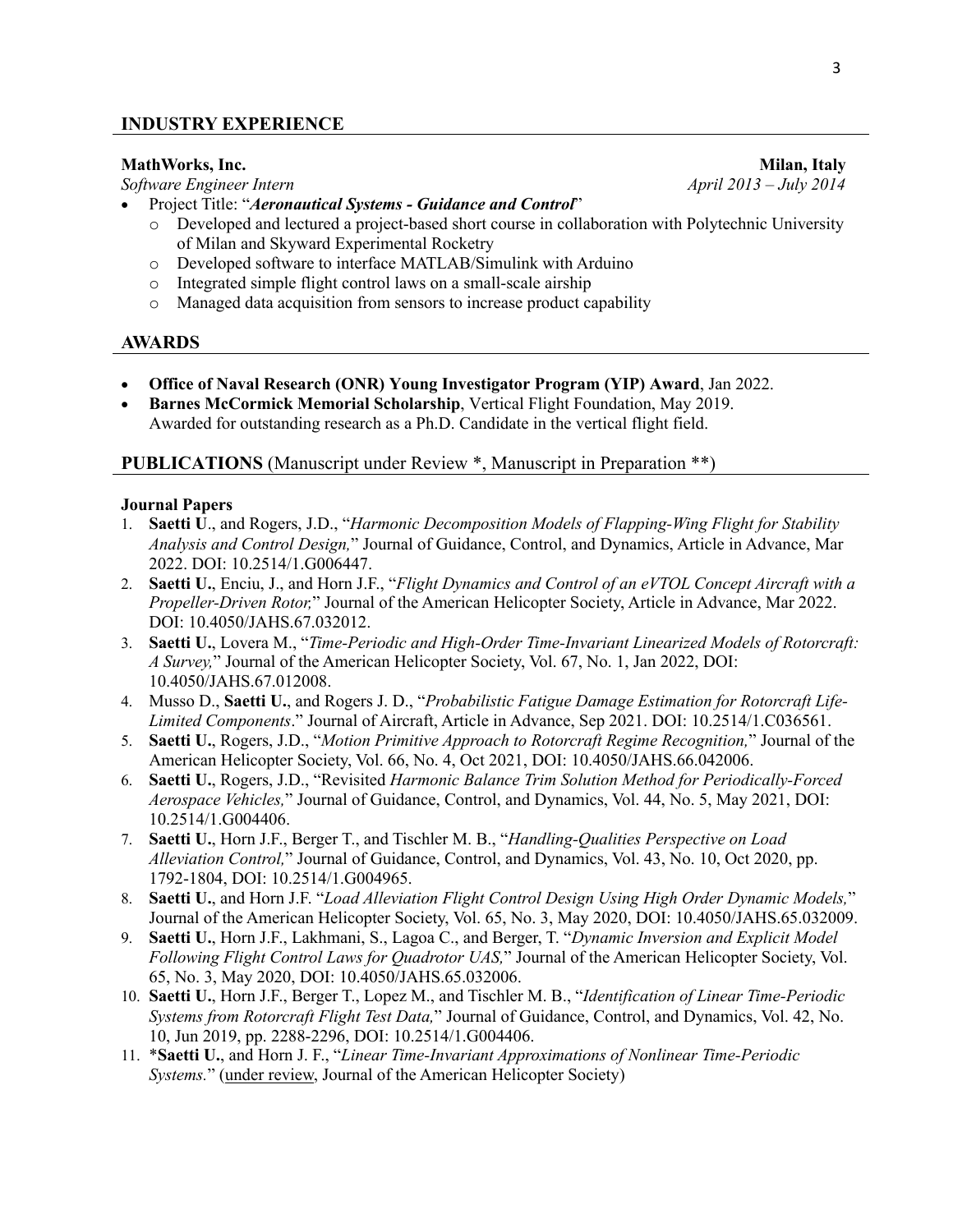12. \***Saetti U.**, and Horn J. F., "*Implementation and Linearization of State-Space Free-Vortex Wake Models for Rotary- and Flapping-Wing Vehicles.*" (under review, Journal of the American Helicopter Society)

#### **Conference Papers**

- 13. \*\***Saetti U.**, and Sharan, N., "*Harmonic Decomposition Models of Periodically-Forced Flows,*" AIAA Aviation Forum, Chicago, IL, Jun 27 - Jul 1, 2022.
- 14. \*\***Saetti U.**, "*Linearization of a Rotor Simulation with a State-Space Free-Vortex Wake Model in a Shipboard Environment,*" AIAA Aviation Forum, Chicago, IL, Jun 27 - Jul 1, 2022.
- 15. **Saetti U.**, and Horn J. F., "*Implementation and Linearization of a State-Space Free-Vortex Wake Model for Flapping-Wing Flight,*" 78th Annual Forum of the Vertical Flight Society, Fort Worth, TX, May 10- 12, 2022.
- 16. **Saetti U.**, and Horn J. F., "*Implementation and Linearization of a Rotor Simulation with a State-Space Free-Vortex Wake Model,*" 78th Annual Forum of the Vertical Flight Society, Fort Worth, TX, May 10- 12, 2022.
- 17. Hayajnh, M. A., **Saetti U.**, and Prasad, J. V. R., "*Identification of High-Order Linear Time-Invariant Models from Periodic Nonlinear System Responses,*" Transformative Vertical Flight 2022 Meeting, San Jose, CA, Jan 25-27, 2022.
- 18. **Saetti U.**, and Horn J. F., "*Flight Simulation and Control Using the Julia Language,*" AIAA Scitech Forum, San Diego, CA, Jan 3-7, 2022.
- 19. **Saetti U.**, and Rogers J. D., "*Dynamic-Inversion Based Flare Control Law for Autonomous Helicopter Autorotation,*" AIAA Scitech Forum, San Diego, CA, Jan 3-7, 2022.
- 20. Horn J. F., Scaramal M., and **Saetti U**., "*Load Alleviation Control using Dynamic Inversion with Direct Load Feedback*," Vertical Flight Society 77<sup>th</sup> Annual Forum, Virtual, May 10-14, 2021.
- 21. **Saetti U**., Rogers J. D., "*Linear Time-Invariant Models of the Dynamics of Flapping-Wing Flight,*" Vertical Flight Society 77<sup>th</sup> Annual Forum, Virtual, May 10-14, 2021.
- 22. **Saetti U**., Horn J. F., and Brentner, K. S., "*High-Order Linear Time-Invariant Models of Rotorcraft Flight Dynamics, Vibrations, and Acoustics,*" Vertical Flight Society 77th Annual Forum, Virtual, May 10-14, 2021.
- 23. **Saetti U**., and Rogers J. D., "*A Motion Primitive Prospective on Rotorcraft Regime Recognition,*" Vertical Flight Society 76<sup>th</sup> Annual Forum, Virginia Beach, VA, Oct 6-8, 2020.
- 24. **Saetti U**., and Rogers J. D., "*Explicit Uncertainty Quantification for Probabilistic Handling Qualities Assessment,*" Vertical Flight Society 76th Annual Forum, Virginia Beach, VA, Oct 6-8, 2020.
- 25. **Saetti U.**, Enciu, J. and Horn J.F., "*Flight Dynamics and Control of an eVTOL with a Propeller-Driven Rotor*," Vertical Flight Society 76<sup>th</sup> Annual Forum, Virginia Beach, VA, Oct 6-8, 2020.
- 26. **Saetti U**., and Rogers J. D., "*A probabilistic Approach to Pilot/Vehicle System Performance and Perceived Rotorcraft Handling Qualities,*" Vertical Flight Society Rotorcraft Handling Qualities Technical Meeting, Huntsville, AL, Feb 18-19, 2020.
- 27. **Saetti U.**, Horn J. F., Berger T., and Tischler M. B., "*Rotorcraft Flight Control Design with Alleviation of Unsteady Rotor Loads,*" Vertical Flight Society 75th Annual Forum, Philadelphia, PA, May 13-16, 2019.
- 28. **Saetti U.**, Enciu, J., and Horn J.F., "P*erformance and Design Optimization of the F-Helix eVTOL Concept,*" Vertical Flight Society 75<sup>th</sup> Annual Forum, Philadelphia, PA, May 13-16, 2019.
- 29. **Saetti U.**, Horn J. F., Lakhmani, S., Lagoa C., and Berger, T., "*Design of Dynamic Inversion and Explicit Model Following Control Laws for Quadrotor Inner and Outer Loops,*" American Helicopter Society 74<sup>th</sup> Annual Forum, Phoenix, AZ, May 14-17, 2018.
- 30. **Saetti U.**, and Horn J. F., "*Load Alleviation Control Design Using Harmonic Decomposition Models, Rotor State Feedback, and Redundant Control Effectors,*" American Helicopter Society 74<sup>th</sup> Annual Forum, Phoenix, AZ, May 14-17, 2018.
- 31. **Saetti U.**, and Horn J. F., "*Use of Harmonic Decomposition Models in Rotorcraft Control Design with Alleviation of Vibratory Loads,*" 43rd European Rotorcraft Forum, Milan, Italy, Sep 12-15, 2017.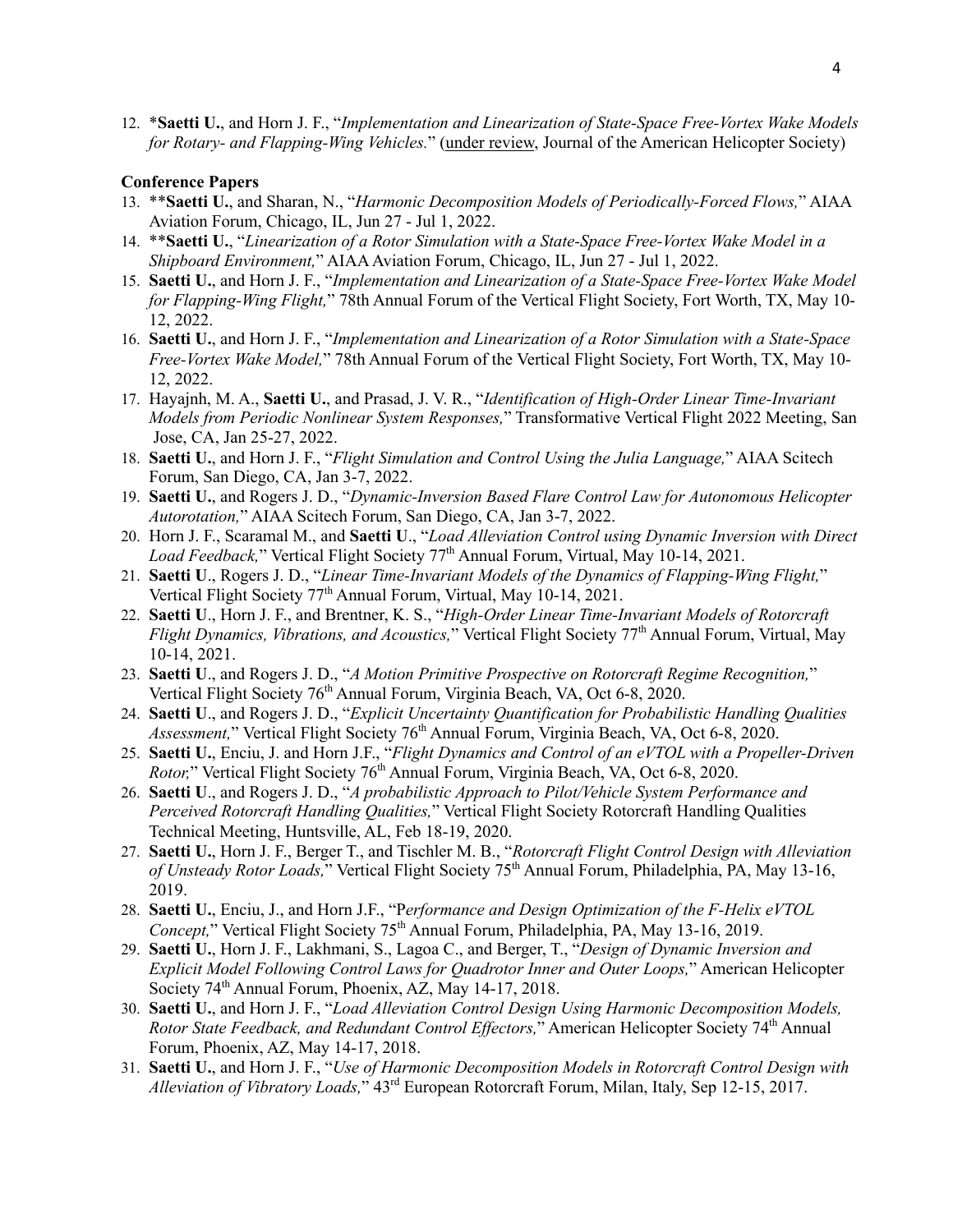- 32. **Saetti U.**, Villafana W., Wachspress D., Brentner K. S., and Horn J. F. "*Rotorcraft Simulations with Coupled Flight Dynamics, Free Wake, and Acoustics,*" American Helicopter Society 72<sup>nd</sup> Annual Forum, West Palm Beach, FL, May 16-19, 2016.
- 33. Li Y., **Saetti U.**, Sharma K., Wachspress D., Horn J. F., and Brentner K. S., "*Tools for Development and Analysis of Rotorcraft Noise Abatement,*" American Helicopter Society Sustainability 2015, Montreal, Canada, Sep 22-24, 2015.

# **RESEARCH FUNDING**

1. PI: J. F. Horn Co-PI: **U. Saetti** Project Title: "*Performance and Design Optimization of the F-Helix eVTOL Concept*" Sponsor: Vinati S.R.L. Budget: \$ 63,000 Dates: 11/1/2018 – 10/31/2019

### 2. PI: **U. Saetti**

Co-PIs: J. F. Horn, K. S. Brentner Project Title: "*State-Variable Implementation and Linearization of Simulations with Multi-Disciplinary Aeromechanics*" Sponsor: Department of the Army – Vertical Lift Research Center of Excellence (VLRCOE) Budget: \$ 379,907 (AU provides an additional \$ 192,809 in cost share) Dates: 01/2022 – 12/2026 Status: Awarded

### 3. PI: **U. Saetti**

Project Title: "*Linearized High-Fidelity Aeromechanics for Extended Reality Simulation and Control of Shipboard Interactions*" Sponsor: Office of Naval Research (ONR) – Young Investigators Program (YIP) Budget: \$ 510,000 Dates: 04/2022 – 04/2025 Status: Awarded

#### 4. PI: **U. Saetti**

Co-PI: R. Celi Project Title: "Interactional Aerodynamics Modeling and Flight Control Design of Multi-Rotor Unmanned Aircraft Systems" Sponsor: U.S. Army – Joint Tactical Aerial ReSupply Vehicle (JTARV) System Integration Lab Budget: \$ 118,000 Dates: 08/2022 – 07/2023 Status: Awarded

#### 5. PI: **U. Saetti**

Project Title: "*State Variable Implementation of Simulations with High-Fidelity Aeromechanics for Stability Analysis, Control, and Noise Prediction of Bio-Inspired Flight*" Sponsor: National Science Foundation (NSF) – Dynamics, Control, and System Diagnostics (DCSD) Budget: \$ 320,000 Dates: 08/2022 – 08/2025 Status: Pending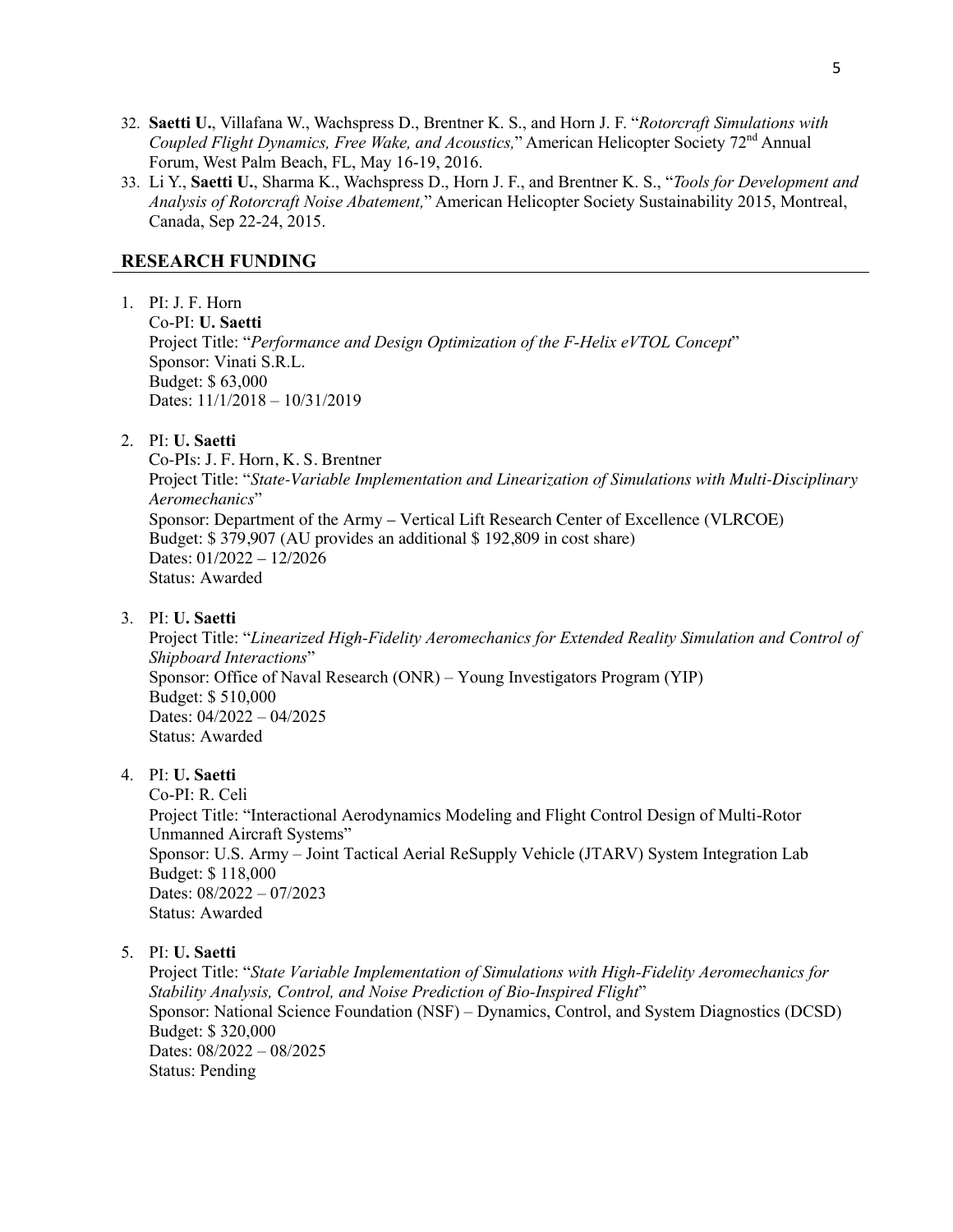# **TEACHING EXPERIENCE**

## **Auburn University**

- AERO 3230 Dynamics of Flight: Course Instructor (Spring 2022).
- AERO 4970/7970 Rotorcraft Aeromechanics: Course Instructor (Fall 2021).

### **Georgia Institute of Technology**

- AE 4531 Aircraft Flight Dynamics: Guest Lecturer (Spring 2020), Course Instructor (Spring 2021).
- AE 4071 Rotorcraft Aeromechanics: Course Instructor (Spring 2020).

### **Pennsylvania State University**

• AERSP 518 - Dynamics and Control of Aerospace Vehicles: Guest Lecturer (Spring 2018).

# **Polytechnic University of Milan**

- Theoretical Mechanics: Guest Lecturer (Fall 2014).
- Developed and lectured for the joint MathWorks, Inc. and Skyward Experimental Rocketry projectbased short course "*Aeronautical Systems - Guidance and Control*" (Fall 2014).

# **PRESENTATIONS / TALKS**

### **Guest Lectures**

- "*Stability, Control, and Extended Reality Simulation of Time-Periodic Aerospace Systems*", Department of Aerospace Engineering, University of Maryland, College Park, MD, March 10, 2022.
- "*Networked Flight Simulation and Control Lab*", Department of Aerospace Engineering, Auburn University, Auburn, AL, April 9, 2021.
- "*Rotorcraft Flight Control Design with Alleviation of Unsteady Rotor Loads*", School of Mechanical and Aerospace Engineering, Oklahoma State University, Stillwater, OK, January 5, 2021.
- "*Rotorcraft Flight Control Design with Alleviation of Unsteady Rotor Loads*", Department of Aerospace Engineering, Auburn University, Auburn, AL, December 8, 2020.
- "*Rotorcraft Flight Control Design with Alleviation of Unsteady Rotor Loads*", Department of Mechanical and Aerospace Engineering, Carleton University, Ottawa, Canada, November 24, 2020.
- "Methods in the Stability Analysis and Control of Periodically-Forced Aerospace Vehicles", Department of Aerospace Engineering, Pennsylvania State University, University Park, PA, November 19, 2020.
- "*Rotorcraft Flight Control Design with Alleviation of Unsteady Rotor Loads*", Department of Mechanical Engineering, University of South Carolina, Columbia, SC, November 6, 2020.
- "*Rotorcraft Flight Control Design with Alleviation of Unsteady Rotor Loads*", Department of Mechanical and Aerospace Engineering, North Carolina State University, Raleigh, NC, October 28, 2020.
- "*Rotorcraft Flight Control Design with Alleviation of Unsteady Rotor Loads*", Department of Mechanical and Aerospace Engineering, University of California, Irvine, CA, March 12, 2020.
- "*Rotorcraft Flight Control Design with Alleviation of Unsteady Rotor Loads*", Department of Aerospace Engineering, Embry-Riddle Aeronautical University, Daytona Beach, FL, October 24, 2019.
- "*Rotorcraft Flight Control Design with Alleviation of Unsteady Rotor Loads*", Network for Innovative Rotorcraft Safety (NITROS), Department of Aerospace Engineering, Polytechnic University of Milan (broadcasted live to Delft University of Technology, University of Liverpool, and University of Glasgow), Milan, Italy, July 1, 2019.
- "*Rotorcraft Flight Control Design with Alleviation of Unsteady Rotor Loads*", School of Aerospace Engineering, Georgia Institute of Technology, Atlanta, GA, April 17, 2019.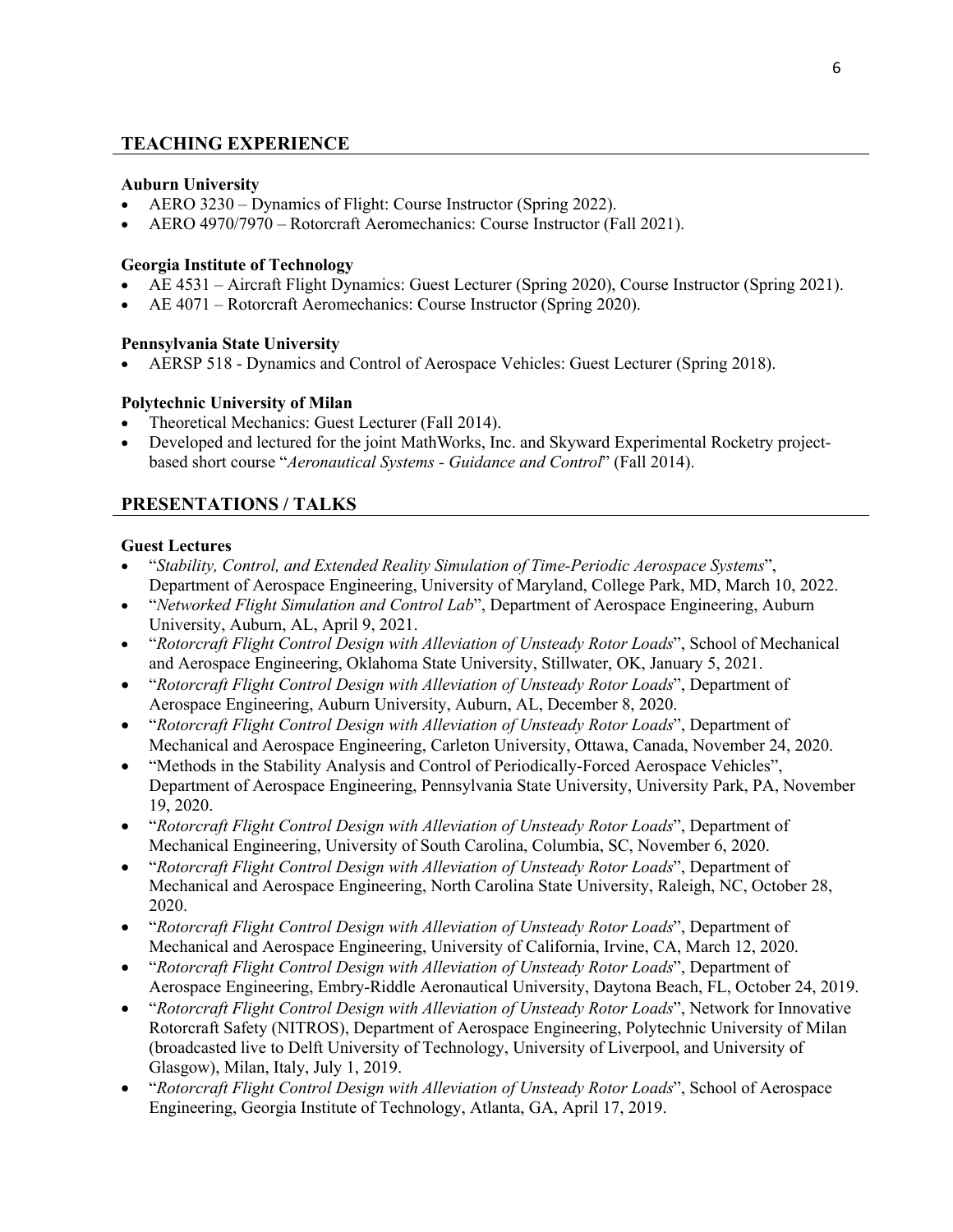- "*Rotorcraft Flight Control Design with Alleviation of Unsteady Rotor Loads*", AIAA Penn State Chapter, Department of Aerospace Engineering, Pennsylvania State University, University Park, PA, April 11, 2019.
- *"Identification of Linear Time-Periodic Systems from Flight Test Data*", U.S. Army Aviation Development Directorate (ADD), NASA Ames Research Center, Moffett Field, CA, December 10, 2018.
- "*Skyward Experimental Rocketry: The Tsiolkovsky Rocket Equation*", Theoretical Mechanics Class, Department of Aerospace Engineering, Polytechnic University of Milan, Milan, Italy, November 12, 2013.
- "*Skyward Experimental Rocketry: A students' Way to Space*", Department of Aerospace Engineering, Polytechnic University of Milan, Italy, October 18, 2012.

# **Conference Presentations**

- "*Implementation and Linearization of a State-Space Free-Vortex Wake Model for Flapping-Wing Flight,*" 78th Annual Forum of the Vertical Flight Society, Fort Worth, TX, May 10-12, 2022.
- "*Implementation and Linearization of a Rotor Simulation with a State-Space Free-Vortex Wake Model,*" 78th Annual Forum of the Vertical Flight Society, Fort Worth, TX, May 10-12, 2022.
- "*Flight Simulation and Control Using the Julia Language*", AIAA SciTech Forum, San Diego, CA, Jan 3-7, 2022.
- "*Dynamic-Inversion Based Flare Control Law for Autonomous Helicopter Autorotation*", AIAA SciTech Forum, San Diego, CA, Jan 3-7, 2022.
- "*Linear Time-Invariant Models of the Dynamics of Flapping-Wing Flight*," Vertical Flight Society 77<sup>th</sup> Annual Forum, Virtual, May 10-14, 2021.
- "*High-Order Linear Time-Invariant Models of Rotorcraft Flight Dynamics, Vibrations, and Acoustics,*" Vertical Flight Society 77<sup>th</sup> Annual Forum, Virtual, May 10-14, 2021.
- "*A Motion Primitive Prospective on Rotorcraft Regime Recognition,*" Vertical Flight Society 76th Annual Forum, Virginia Beach, VA, Oct 6-8, 2020.
- "*Explicit Uncertainty Quantification for Probabilistic Handling Qualities Assessment,*" Vertical Flight Society 76<sup>th</sup> Annual Forum, Virginia Beach, VA, Oct 6-8, 2020.
- "*A probabilistic Approach to Pilot/Vehicle System Performance and Perceived Rotorcraft Handling Qualities,*" Vertical Flight Society Rotorcraft Handling Qualities Technical Meeting, Huntsville, AL, Feb 18-19, 2020.
- "*Load Alleviation Control Design Using High Order Dynamic Models*", Vertical Lift Research Center of Excellence (VLRCOE) Annual Review, University Park, PA, November 19, 2019.
- "*Rotorcraft Flight Control Design with Alleviation of Unsteady Rotor Loads*", Vertical Flight Society 75th Annual Forum, Philadelphia, PA, May 15, 2019.
- "*Performance and Design Optimization of the F-Helix eVTOL Concept*", Vertical Flight Society 75<sup>th</sup> Annual Forum, Philadelphia, PA, May 15, 2019.
- "*Load Alleviation Control Design Using High Order Dynamic Models*", Vertical Lift Research Center of Excellence (VLRCOE) Annual Review, University Park, PA, November 6, 2018.
- "*Design of Dynamic Inversion and Explicit Model Following Control Laws for Quadrotor Inner and Outer Loops*", American Helicopter Society 74<sup>th</sup> Annual Forum, Phoenix, AZ, May 15, 2018.
- "*Load Allevition Control Design Using Harmonic Decomposition Models, Rotor State Feedback, and Redundant Control Effectors*", American Helicopter Society 74<sup>th</sup> Annual Forum, Phoenix, May 14, AZ, 2018.
- "*Load Alleviation Control Design Using High Order Dynamic Models*", Vertical Lift Research Center of Excellence (VLRCOE) Annual Review, University Park, PA, November 14, 2017.
- "*Use of Harmonic Decomposition Models in Rotorcraft Control Design with Alleviation of Vibratory Loads*", 43rd European Rotorcraft Forum, Milan, Italy, September 12, 2017.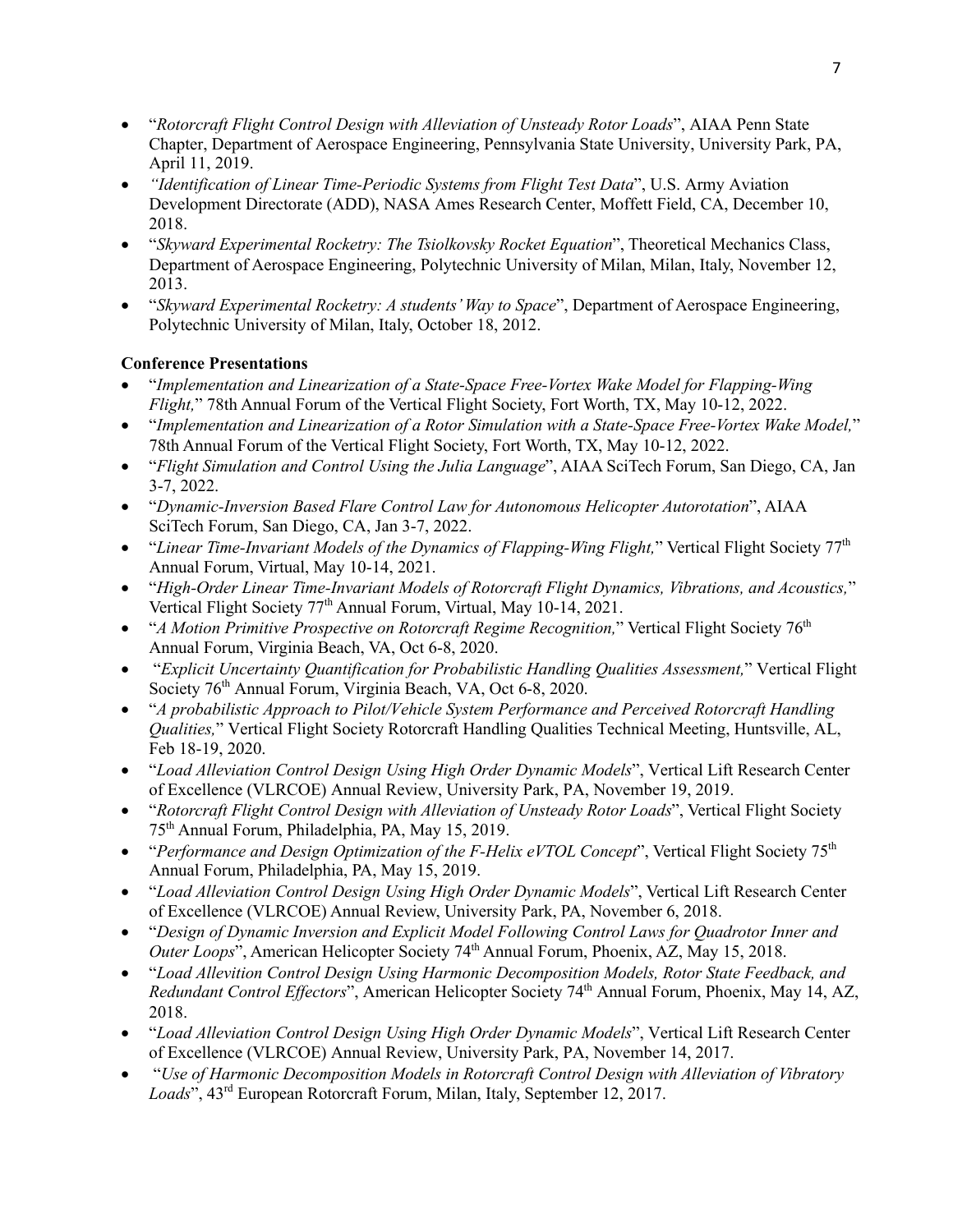• "*Rotorcraft Simulations with Coupled Flight Dynamics, Free Wake, and Acoustics*" American Helicopter Society 72<sup>nd</sup> Annual Forum, West Palm Beach, FL, May 17, 2016.

# **AFFILIATIONS**

- Vertical Flight Society (VFS)
- American Institute of Aeronautics and Astronautics (AIAA)

### **SERVICE**

- Handling Qualities Technical Committee 2022 Session Chair, **Vertical Flight Society (VFS)**
- Handling Qualities Technical Committee Member, **Vertical Flight Society (VFS)**
- Reviewer, **Journal of Guidance, Control, and Dynamics (JGCD)**
- Reviewer, **Journal of the American Helicopter Society (JAHS)**
- Reviewer, **Journal of Optimization Theory and Applications (JOTA)**
- Reviewer, **International Journal of Aerospace Engineering**
- Reviewer, **Aerospace Science and Technology**
- Reviewer, **Council of European Aerospace Societies (CEAS) Aeronautical Journal**
- Reviewer, **IEEE International Conference on Robotics and Automation (ICRA)**

# **RESEACRH SUPERVISION**

• Outside Examiner, Daniele Maggiore, "*Model identification and inversion-based control for multirotor UAVs*", M.S. Thesis, Politecnico di Milano, September 2019.

#### **RELEVANT SKILLS**

**Software:** C, C++, MATLAB/Simulink, Fortran, Julia, FLIGHTLAB, CIFER, CONDUIT **Language:** Italian (native speaker), English (TOEFL IBT 103/120), Spanish (beginner)

# **RELEVANT COURSE WORK**

- **Controls:** Linear Systems, Nonlinear Control, Robust Control, Adaptive Control, Digital Control
- **Estimation**: Linear and Nonlinear Estimation, Kalman Filtering
- **Flight Dynamics and Control**: Aircraft Stability and Control, Rotorcraft Stability and Control, Spacecraft Dynamics, Dynamics and Control of Aerospace Vehicles
- **Dynamics**: Structural Dynamics and Vibrations, Rotorcraft Dynamics, Aerospace Systems Dynamics
- **Aerodynamics**: Rotorcraft Aerodynamics, Introduction to CFD, Foundations of Fluid Mechanics
- **Mathematics**: Foundations of Engineering System Analysis, Theoretical Mechanics
- **Computer Science**: Advanced Computer Programming
- **Experimental Methods**: Advanced Experimental Methods
- **Other**: Orbital Mechanics, Aerospace Propulsion, Aerospace Systems, Road Vehicle Dynamics

# **INVOLVEMENT**

Penn State American Helicopter Society **Accord 2018 12 September 2018** University Park, PA *President May 2018 – May 2019* **Penn State Club Tennis Community Park, PA** *Travel Team Capitan August 2018 – May 2019* **Milan Polytechnic Varsity Tennis Milan, Italy** Milan, Italy